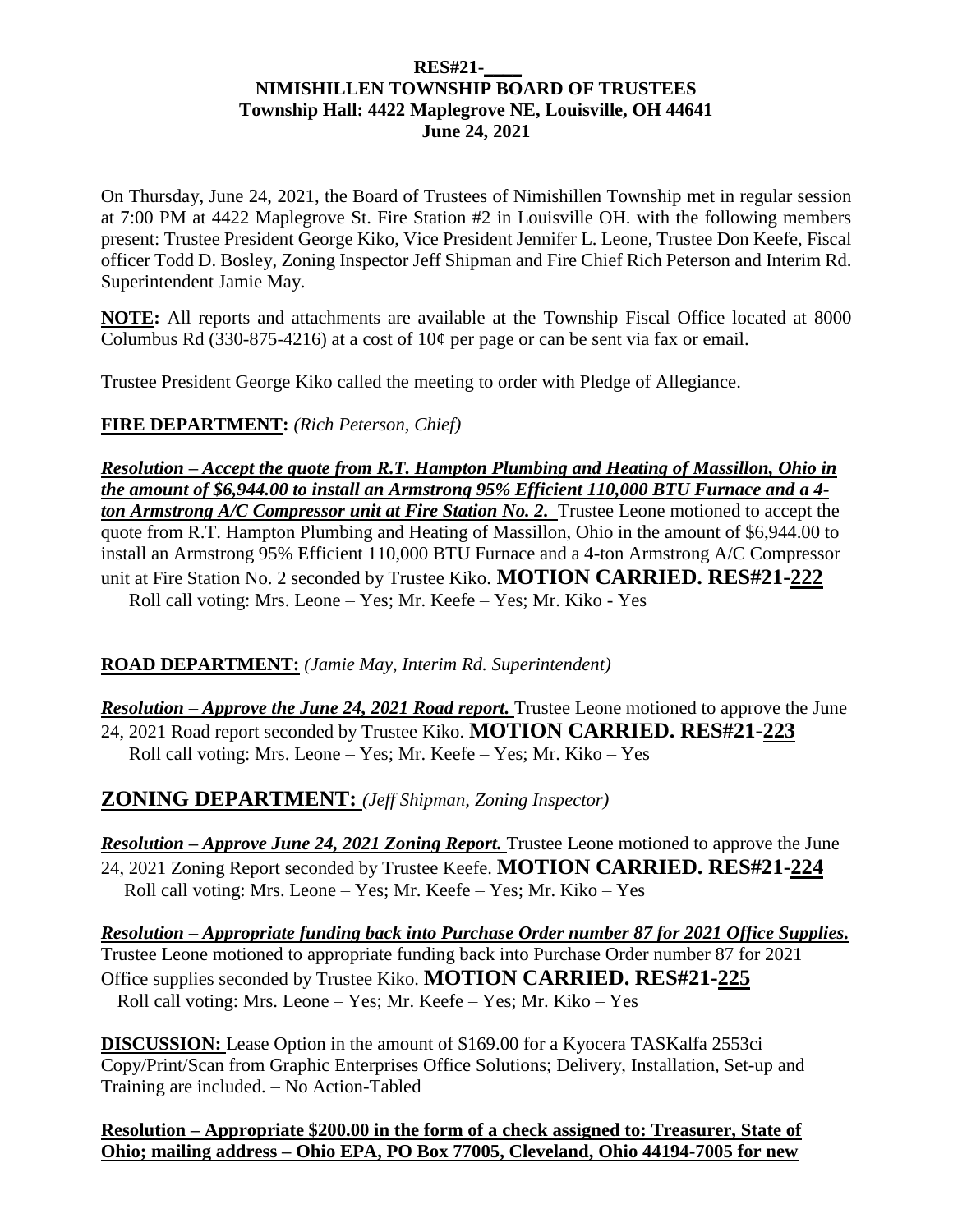*Trustees Minutes – 2021 – June 24, (cont.*

#### **discharge fees for 2021. Contact: [Jason.Fyffe@epa.ohio.gov;](mailto:Jason.Fyffe@epa.ohio.gov) for past due storm water**

**drainage fee.** Trustee Leone motioned to appropriate \$200;.00 in the form of a check assigned to: Treasurer, State of Ohio; mailing address – Ohio EPA, PO Box 77005, Cleveland, Ohio 44194- 7005 for new discharge fees for 2021 seconded by Trustee Kiko.

#### **MOTION CARRIED. RES#21-226**

Roll call voting: Mrs. Leone – Yes; Mr. Keefe – Yes; Mr. Kiko – Yes

*Resolution – Issue a "Blanket Certificate": Nuisance Violations Abatement under ORC Sec 505.87. 6920 Reno drive-\$150.00; 8020 Hebron-\$150.00; 5122 Glenoak (Full cleaning) – (can't do trees, can do leaves and sticks cleanup)-\$500.00; 5347 Columbus-\$200.00; 5060 Broadview- \$175.00; 153-\$120.00.* Trustee Leone motioned to issue a "Blanket Certificate": Nuisance Violations Abatement under ORC Sec 505.87. 6920 Reno Drive-\$150; 8020 Hebron-\$150; 5122 Glenoak (Full cleaning) – (can't do trees, can do leaves and sticks cleanup)-\$500.00; 5347 Columbus-\$200; 5060 Broadview-\$175.00; 153-\$120 seconded by Trustee Kiko.

#### **MOTON CARRIED. RES#21-227**

Roll call voting: Mrs. Leone – Yes; Mr. Keefe – Yes; Mr. Kiko - Yes

#### **FISCAL OFFICER:** *(Todd D. Bosley)*

*Resolution – Approve 2 Mill Tax Levy Renewal.* Trustee Leone motioned to approve 2 Mill Tax Levy Renewal seconded by Trustee Kiko. **MOTION CARRIED. RES#21-228** Roll call voting: Mrs. Leone – Yes; Mr. Keefe – Yes; Mr. Kiko - Yes

*Resolution – Approve refund payment to Kelly Saling for the purchase of an adaptor for the UAN computer from Staples in amount of \$31.94.* Trustee Leone motioned to approve refund payment to Kelly Saling for the purchase of an adaptor for the UAN computer in amount of \$31.94 seconded by Trustee Kiko. **MOTION CARRIED. RES#20-229** Roll call voting: Mrs. Leone – Yes; Mr. Keefe – Yes; Mr. Kiko – Yes

*Resolution – Approve Bond renewal for Mary Ellen Gooding for 1year in amount of \$501.00.*  Trustee Leone motioned to approve Bond renewal for Mary Ellen Gooding for 1yr in amount of \$501.00 seconded by Trustee Kiko. **MOTION CARRIED. RES#21-230** Roll call voting: Mrs. Leone – Yes; Mr. Keefe – Yes; Mr. Kiko – Yes

*Resolution – Approve Bond renewal for Jeff Shipman for 3years in amount of \$250.00.* Trustee Leone motioned to approve Bond renewal for Jeff Shipman for 3yrs in amount of \$250.00 seconded by Trustee Kiko. **MOTION CARRIED. RES#21-231** Roll call voting: Mrs. Leone – Yes; Mr. Keefe – Yes; Mr. Kiko – Yes

*Resolution – Approve refund to George Kiko for the Title paperwork first class postal mailings that he paid in amount of \$20.67.* Trustee Leone motioned to approve refund to George Kiko for the Title paperwork first class mailings that he paid in amount of \$20.67 seconded by Trustee Kiko. **MOTION CARRIED. RES#21-232**

Roll call voting: Mrs. Leone – Yes; Mr. Keefe – Yes; Mr. Kiko – Yes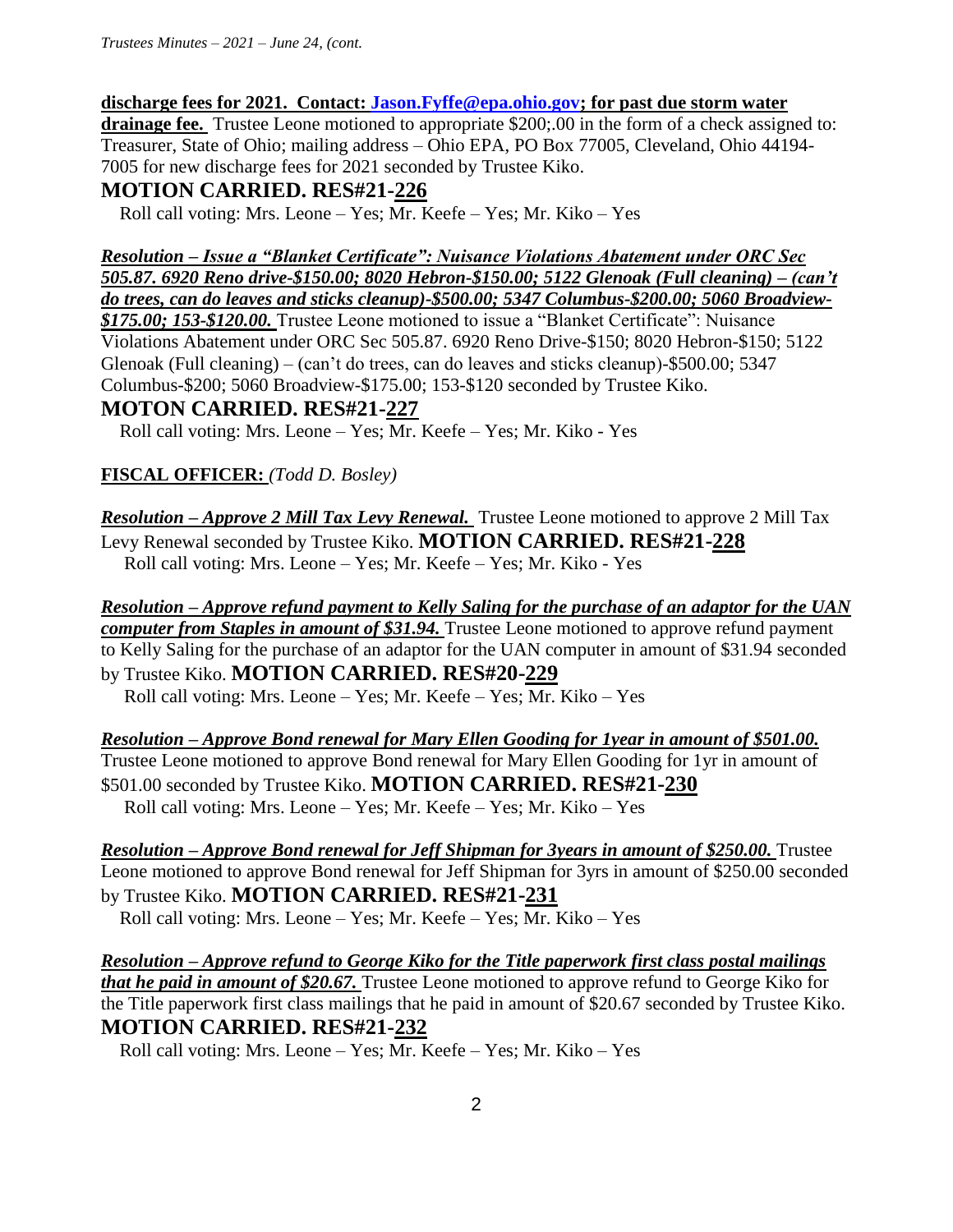## *Resolution – Approve payment to Assured Partners for 1 or 2 semi-annual installments for*

*Business Insurance Renewal in amount of \$19,166.00.* **Trustee Leone motioned to approve** payment to Assured Partners for 1 of 2 semi-annual installments for Business Insurance Renewal in amount of \$19,166.00 seconded by Trustee Kiko. **MOTION CARRIED. RES#21-233** Roll call voting: Mrs. Leone – Yes; Mr. Keefe – Yes; Mr. Kiko - Yes

*Resolution – Approve minutes for May 27, 2021.* Trustee Leone motioned to approve minutes for May 27, 2021 seconded by Trustee Kiko. **MOTION CARRIED. RES#21-234**  Roll call voting: Mrs. Leone – Yes; Mr. Keefe – Yes; Mr. Kiko – Yes

*Resolution – Approve minutes for June 10, 2021.* Trustee Leone motioned to approve minutes for June 10, 2021 seconded by trustee Kiko. **MOTION CARRIED. RES#21-235**

#### *Resolution – Approve granting authority to Jim Mathews to handle and advertise the written notice of nuisance complaint for 9055 Columbus Rd., Louisville Ohio, parcel number 3502665.*

Trustee Leone motioned to approve granting authority to Jim Mathews to handle and advertise the written notice of nuisance complaint for 9055 Columbus Rd., Louisville, Ohio, parcel number 3502665 seconded by trustee Kiko. **MOTION CARRIED. RES#21-236**  Roll call voting: Mrs. Leone – Yes; Mr. Keefe – Yes; Mr. Kiko – Yes

### **DISCUSSION: Credit Card & Debit Card policy with Jim Mathews.** No Action

### **CONCERNS OF CITIZENS:** None

**TRUSTEES:** *(George Kiko, Jennifer Leone, Don Keefe)*

*Resolution – Proceed with the setup of Square Account to accept credit card and debit card payments for Zoning permits.* Trustee Leone motioned to proceed with the setup of Square Account to accept credit and debit card payments for Zoning permits seconded by Trustee Kiko. **MOTION CARRIED. RES#21-237**

Roll call voting: Mrs. Leone – Yes; Mr. Keefe – Yes; Mr. Kiko – Yes

# *Resolution – Proceed with application process to obtain a credit card from Huntington Bank for*

*each department. Credit card usage policy to follow from legal counsel..* Trustee Leone motioned to proceed with application process to obtain a credit card from Huntington Bank for each department. Credit card usage policy to follow from legal counsel seconded by Trustee Kiko.

## **MOTION CARRIED. RES#21-238**

Roll call voting: Mrs. Leone – Yes; Mr. Keefe – Yes; Mr. Kiko – yes

### **TRUSTEES – Executive Session:** Personnel ORC

A. **Resolution:** Enter into executive session from this regular meeting at 7:31PM as authorized under O.R.C. 121.22 (G) (1) Personnel Matters to consider appointment, employment, dismissal, discipline, promotion, demotion or compensation of a public employee.

# **MOTION CARRIED. RES#21-239**

Roll call voting: Mrs. Leone – Yes; Mr. Keefe – Yes; Mr. Kiko – Yes